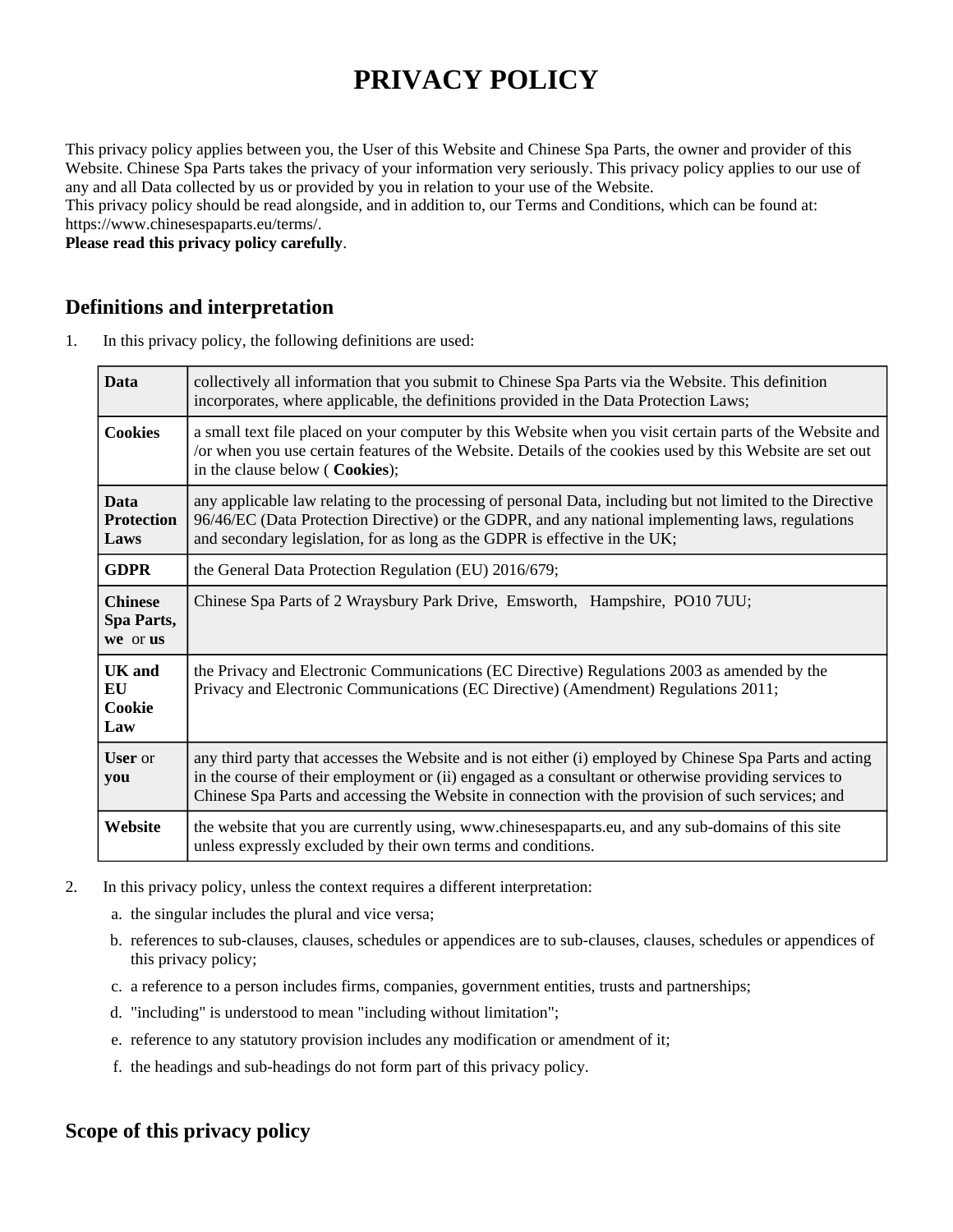- 3. This privacy policy applies only to the actions of Chinese Spa Parts and Users with respect to this Website. It does not extend to any websites that can be accessed from this Website including, but not limited to, any links we may provide to social media websites.
- 4. For purposes of the applicable Data Protection Laws, Chinese Spa Parts is the "data controller". This means that Chinese Spa Parts determines the purposes for which, and the manner in which, your Data is processed.

# **Data collected**

- 5. We may collect the following Data, which includes personal Data, from you:
	- a. name;
	- b. contact Information such as email addresses and telephone numbers;
	- c. IP address (automatically collected);
	- d. web browser type and version (automatically collected);
	- e. operating system (automatically collected);
	- f. a list of URLs starting with a referring site, your activity on this Website, and the site you exit to (automatically collected);

in each case, in accordance with this privacy policy.

#### **How we collect Data**

- 6. We collect Data in the following ways:
	- a. data is given to us by you ; and
	- b. data is collected automatically.

#### **Data that is given to us by you**

- 7. Chinese Spa Parts will collect your Data in a number of ways, for example:
	- a. when you contact us through the Website, by telephone, post, e-mail or through any other means;
	- b. when you use our services;

in each case, in accordance with this privacy policy.

# **Data that is collected automatically**

- 8. To the extent that you access the Website, we will collect your Data automatically, for example:
	- a. we automatically collect some information about your visit to the Website. This information helps us to make improvements to Website content and navigation, and includes your IP address, the date, times and frequency with which you access the Website and the way you use and interact with its content.
	- b. we will collect your Data automatically via cookies, in line with the cookie settings on your browser. For more information about cookies, and how we use them on the Website, see the section below, headed "Cookies".

#### **Our use of Data**

- 9. Any or all of the above Data may be required by us from time to time in order to provide you with the best possible service and experience when using our Website. Specifically, Data may be used by us for the following reasons:
	- a. internal record keeping;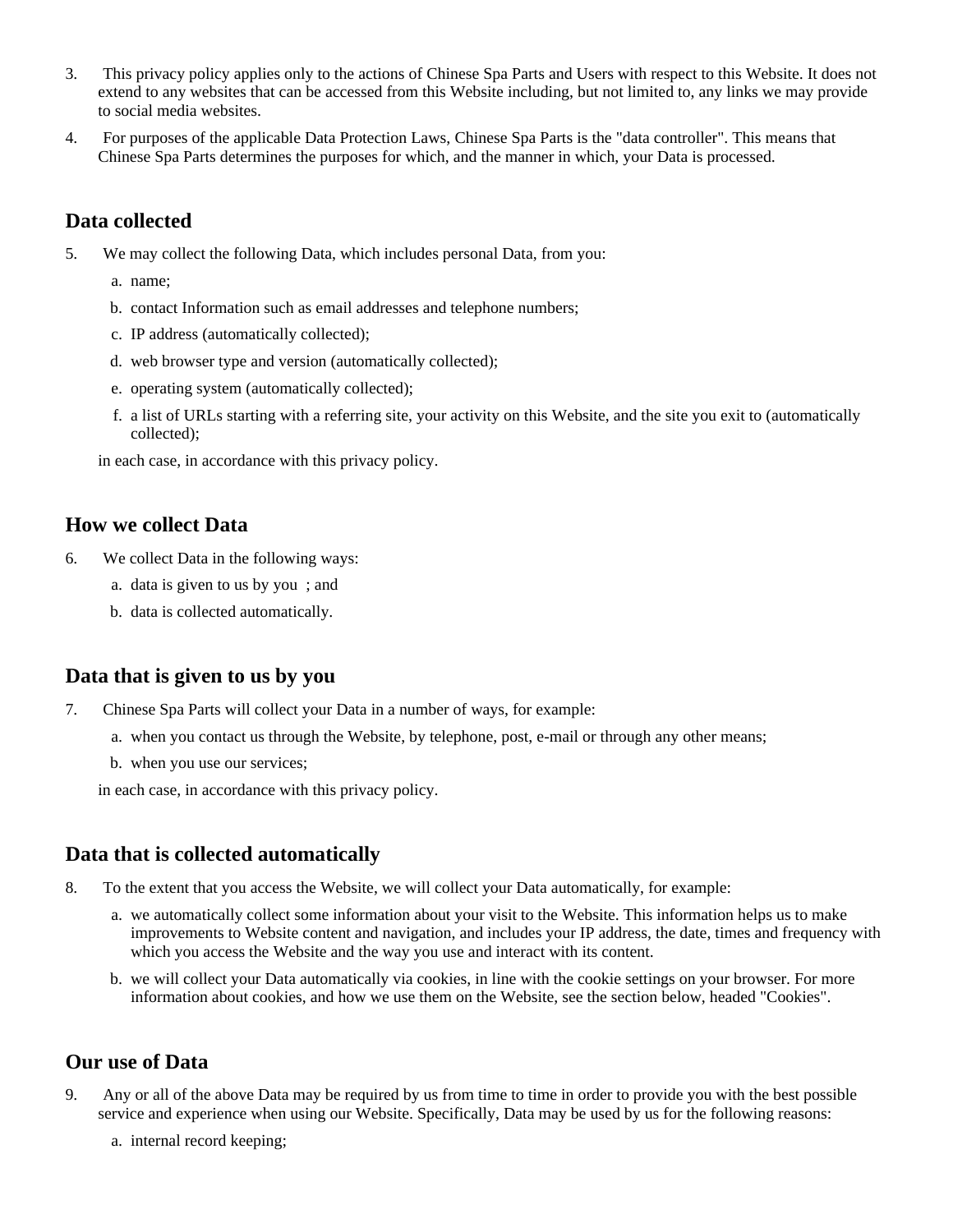- b. improvement of our products / services;
- c. transmission by email of marketing materials that may be of interest to you;
- d. contact for market research purposes which may be done using email, telephone, fax or mail. Such information may be used to customise or update the Website;

in each case, in accordance with this privacy policy.

- 10. We may use your Data for the above purposes if we deem it necessary to do so for our legitimate interests. If you are not satisfied with this, you have the right to object in certain circumstances (see the section headed "Your rights" below).
- 11. For the delivery of direct marketing to you via e-mail, we'll need your consent, whether via an opt-in or soft-opt-in:
	- a. soft opt-in consent is a specific type of consent which applies when you have previously engaged with us (for example, you contact us to ask us for more details about a particular product/service, and we are marketing similar products/services). Under "soft opt-in" consent, we will take your consent as given unless you opt-out.
	- b. for other types of e-marketing, we are required to obtain your explicit consent; that is, you need to take positive and affirmative action when consenting by, for example, checking a tick box that we'll provide.
	- c. if you are not satisfied about our approach to marketing, you have the right to withdraw consent at any time. To find out how to withdraw your consent, see the section headed "Your rights" below.

## **Who we share Data with**

12. We may share your Data with the following groups of people for the following reasons:

a. any of our group companies or affiliates - to ensure the proper administration of our website and business.;

in each case, in accordance with this privacy policy.

#### **Keeping Data secure**

- 13. We will use technical and organisational measures to safeguard your Data, for example:
	- a. access to your account is controlled by a password and a user name that is unique to you.
	- b. we store your Data on secure servers.
- 14. Technical and organisational measures include measures to deal with any suspected data breach. If you suspect any misuse or loss or unauthorised access to your Data, please let us know immediately by contacting us via this e-mail address: info@chinesespaparts.eu.
- 15. If you want detailed information from Get Safe Online on how to protect your information and your computers and devices against fraud, identity theft, viruses and many other online problems, please visit www.getsafeonline.org. Get Safe Online is supported by HM Government and leading businesses.

#### **Data retention**

- 16. Unless a longer retention period is required or permitted by law, we will only hold your Data on our systems for the period necessary to fulfil the purposes outlined in this privacy policy or until you request that the Data be deleted.
- 17. Even if we delete your Data, it may persist on backup or archival media for legal, tax or regulatory purposes.

# **Your rights**

- 18. You have the following rights in relation to your Data:
	- a. **Right to access** the right to request (i) copies of the information we hold about you at any time, or (ii) that we modify, update or delete such information. If we provide you with access to the information we hold about you, we will not charge you for this, unless your request is "manifestly unfounded or excessive." Where we are legally permitted to do so, we may refuse your request. If we refuse your request, we will tell you the reasons why.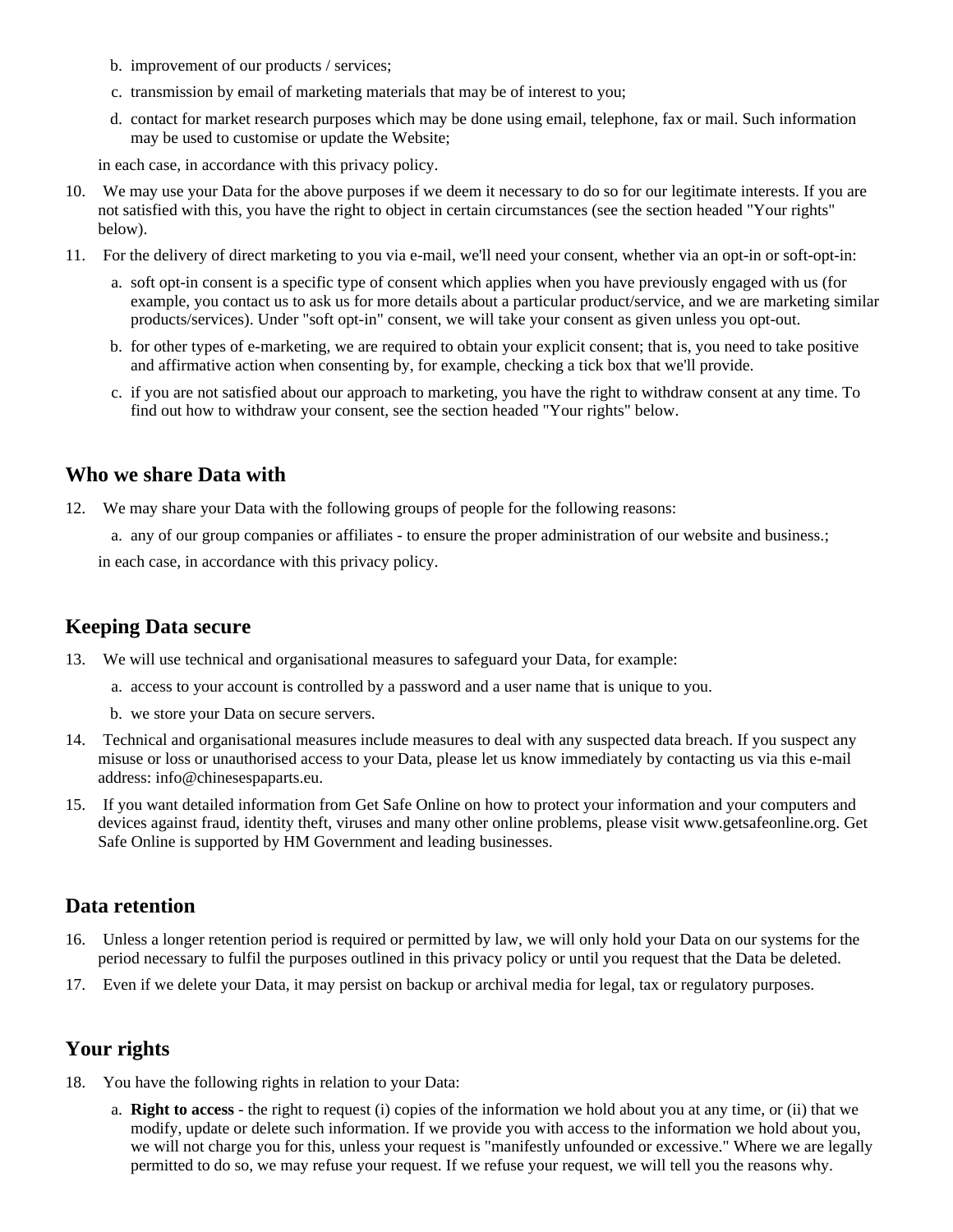- b. **Right to correct** the right to have your Data rectified if it is inaccurate or incomplete.
- c. **Right to erase** the right to request that we delete or remove your Data from our systems.
- d. **Right to restrict our use of your Data** the right to "block" us from using your Data or limit the way in which we can use it.
- e. **Right to data portability** the right to request that we move, copy or transfer your Data.
- f. **Right to object** the right to object to our use of your Data including where we use it for our legitimate interests.
- 19. To make enquiries, exercise any of your rights set out above, or withdraw your consent to the processing of your Data (where consent is our legal basis for processing your Data), please contact us via this e-mail address: info@chinesespaparts.eu.
- 20. If you are not satisfied with the way a complaint you make in relation to your Data is handled by us, you may be able to refer your complaint to the relevant data protection authority. For the UK, this is the Information Commissioner's Office (ICO). The ICO's contact details can be found on their website at https://ico.org.uk/.
- 21. It is important that the Data we hold about you is accurate and current. Please keep us informed if your Data changes during the period for which we hold it.

#### **Links to other websites**

22. This Website may, from time to time, provide links to other websites. We have no control over such websites and are not responsible for the content of these websites. This privacy policy does not extend to your use of such websites. You are advised to read the privacy policy or statement of other websites prior to using them.

#### **Changes of business ownership and control**

- 23. Chinese Spa Parts may, from time to time, expand or reduce our business and this may involve the sale and/or the transfer of control of all or part of Chinese Spa Parts. Data provided by Users will, where it is relevant to any part of our business so transferred, be transferred along with that part and the new owner or newly controlling party will, under the terms of this privacy policy, be permitted to use the Data for the purposes for which it was originally supplied to us.
- 24. We may also disclose Data to a prospective purchaser of our business or any part of it.
- 25. In the above instances, we will take steps with the aim of ensuring your privacy is protected.

#### **Cookies**

- 26. This Website may place and access certain Cookies on your computer. Chinese Spa Parts uses Cookies to improve your experience of using the Website and to improve our range of products. Chinese Spa Parts has carefully chosen these Cookies and has taken steps to ensure that your privacy is protected and respected at all times.
- 27. All Cookies used by this Website are used in accordance with current UK and EU Cookie Law.
- 28. Before the Website places Cookies on your computer, you will be presented with a message bar requesting your consent to set those Cookies. By giving your consent to the placing of Cookies, you are enabling Chinese Spa Parts to provide a better experience and service to you. You may, if you wish, deny consent to the placing of Cookies; however certain features of the Website may not function fully or as intended.
- 29. This Website may place the following Cookies:

| <b>Type of Cookie</b>      | <b>Purpose</b>                                                                                                                                                                                                                 |
|----------------------------|--------------------------------------------------------------------------------------------------------------------------------------------------------------------------------------------------------------------------------|
| Strictly necessary cookies | These are cookies that are required for the operation of our website. They<br>include, for example, cookies that enable you to log into secure areas of our<br>website, use a shopping cart or make use of e-billing services. |

30. You can find a list of Cookies that we use in the Cookies Schedule.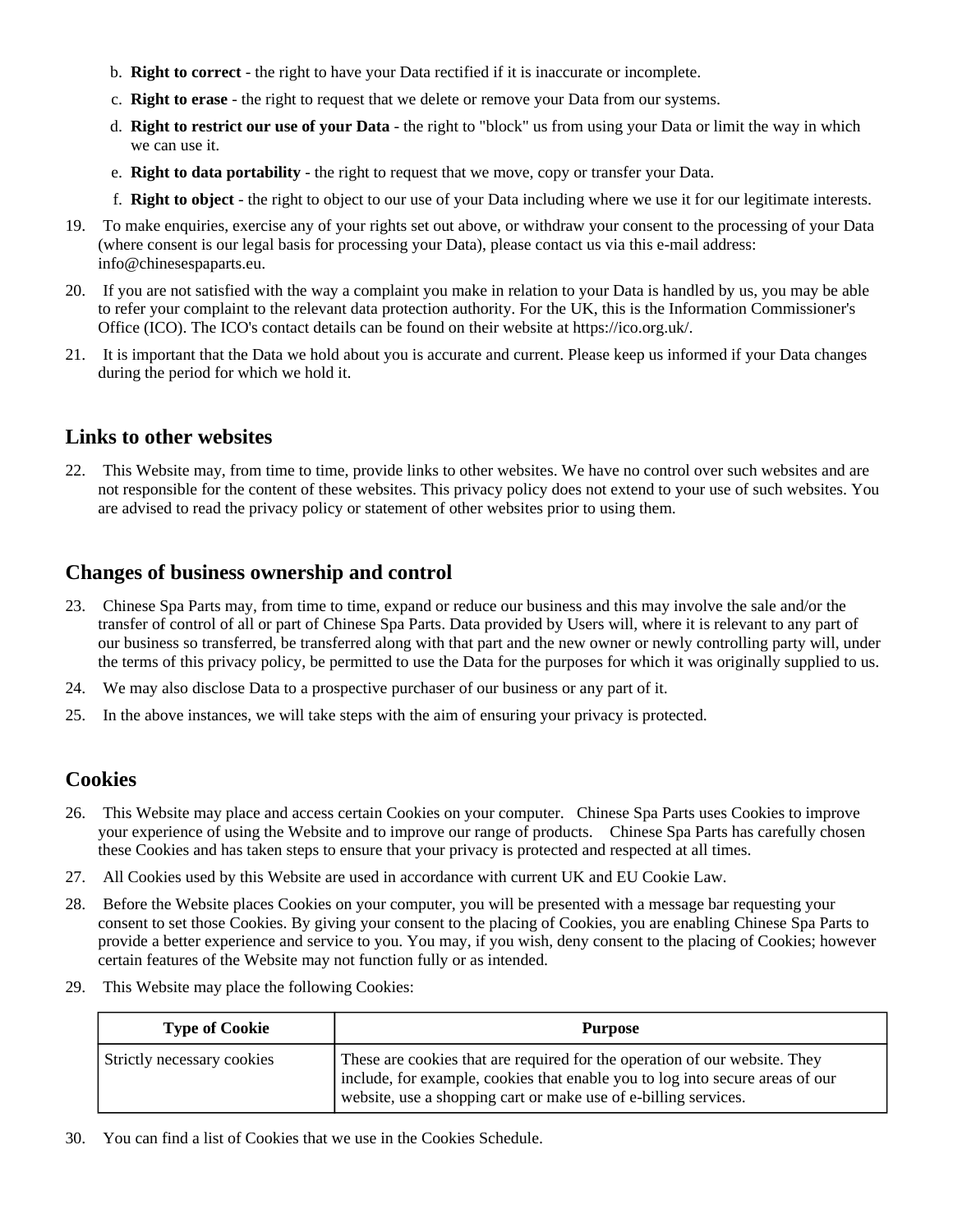- 31. You can choose to enable or disable Cookies in your internet browser. By default, most internet browsers accept Cookies but this can be changed. For further details, please consult the help menu in your internet browser.
- 32. You can choose to delete Cookies at any time; however you may lose any information that enables you to access the Website more quickly and efficiently including, but not limited to, personalisation settings.
- 33. It is recommended that you ensure that your internet browser is up-to-date and that you consult the help and guidance provided by the developer of your internet browser if you are unsure about adjusting your privacy settings.
- 34. For more information generally on cookies, including how to disable them, please refer to aboutcookies.org. You will also find details on how to delete cookies from your computer.

#### **General**

- 35. You may not transfer any of your rights under this privacy policy to any other person. We may transfer our rights under this privacy policy where we reasonably believe your rights will not be affected.
- 36. If any court or competent authority finds that any provision of this privacy policy (or part of any provision) is invalid, illegal or unenforceable, that provision or part-provision will, to the extent required, be deemed to be deleted, and the validity and enforceability of the other provisions of this privacy policy will not be affected.
- 37. Unless otherwise agreed, no delay, act or omission by a party in exercising any right or remedy will be deemed a waiver of that, or any other, right or remedy.
- 38. This Agreement will be governed by and interpreted according to the law of England and Wales. All disputes arising under the Agreement will be subject to the exclusive jurisdiction of the English and Welsh courts.

# **Changes to this privacy policy**

39. Chinese Spa Parts reserves the right to change this privacy policy as we may deem necessary from time to time or as may be required by law. Any changes will be immediately posted on the Website and you are deemed to have accepted the terms of the privacy policy on your first use of the Website following the alterations.

You may contact Chinese Spa Parts by email at info@chinesespaparts.eu.

#### **Attribution**

40. This privacy policy was created using a document from [Rocket Lawyer](https://www.rocketlawyer.com/gb/en/) (https://www.rocketlawyer.com/gb/en). **01 May 2018**